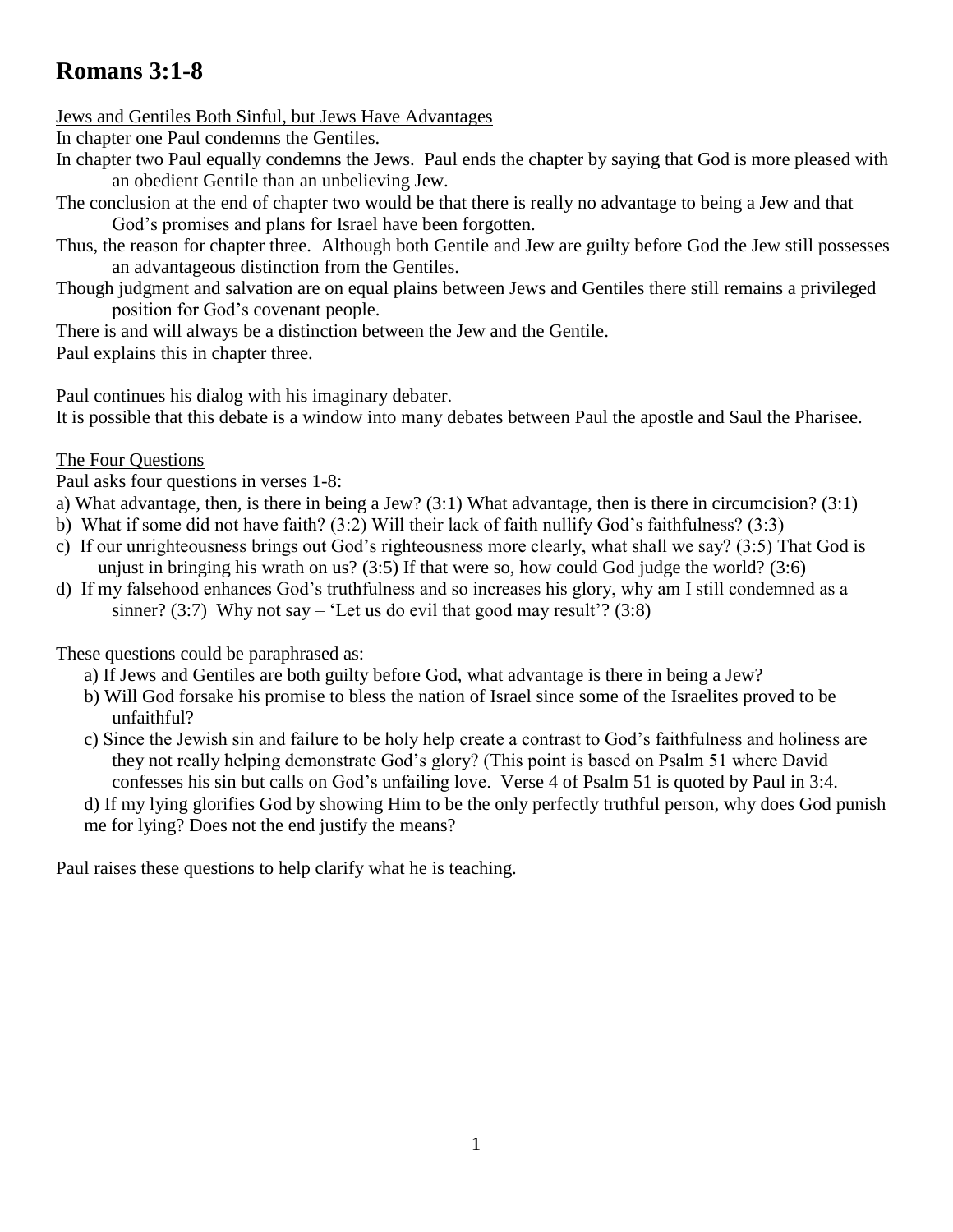# *The First Question*

# **3:1 What advantage, then, is there in being a Jew, or what value is there in circumcision?**

# Israel's Favored Position

Old Testament Verses that indicate Israel was special to God:

- "You shall be to me a kingdom of priests and a holy nation." (Ex.19:6)
- "Behold, to the Lord your God belong heaven and the highest heavens, the earth and all that is in it. Yet on your fathers did the Lord set His affection to love them, and He chose their descendants after them, even you above all peoples." (Dt.10:14-15)
- "You are a holy people to the Lord your God; and the Lord has chosen you to be a people for his own possession out of all the peoples who are on the face of the earth (Dt. 14:2)
- "The Lord has chosen Jacob for Himself, Israel for His own possession" (Psalm 135:4)
- "The people whom I formed for Myself, will declare My praise." (Isaiah 43:21)

# Advantages of Opportunity, Not Salvation

Being Jewish did not bring them salvation but it brought them many advantages and opportunities that the Gentiles did not have.

Romans 9:3-5 says: *"Theirs is the adoption as sons; theirs the divine glory, the covenants, the receiving of the law, the temple worship and the promises. Theirs are the patriarchs, and from them is traced the human ancestry of Christ."*

## Privileges Comes with Responsibilities

But with privilege comes responsibility as is seen in Amos 3:2: *"You only have I chosen of all the families of the earth; therefore I will punish you for all your sins."*

## Receiving an Invitation is Not the Same as Responding to an Invitation

In the parable of Matthew 22:1-9, Israel is shown as being the first to be invited to the King's son's wedding feast.

It was a privileged invitation, but receiving an invitation is not good enough. Israel had to accept and respond to the invitation.

Upon Israel's rejection of the invitation all the others where then invited.

# **3:2 Much in every way! First of all, they have been entrusted with the very words of God.**

The "first of all" seems to indicate a listing. This listing never develops until 9:4-5 Paul gives the most important advantage here and later refers to the others.

# Advantage of Having the Word (Revelation From God)

"words" is *logia* and is usually translated "oracles". It is a reference to divine utterances. In the Septuagint this word refers to:

- 1) Announcements by God to reveal his purpose and tell of what he intends to do
- 2) Pronouncements of the duty placed on man in regard to God having revealed his purpose

## Entrusted To Obey, Guard and Promote the Word

"Entrusted" means more than having received the oracles. It conveys the idea of:

a) protecting what God entrusted them with

b) advance (propagate) what God had entrusted them with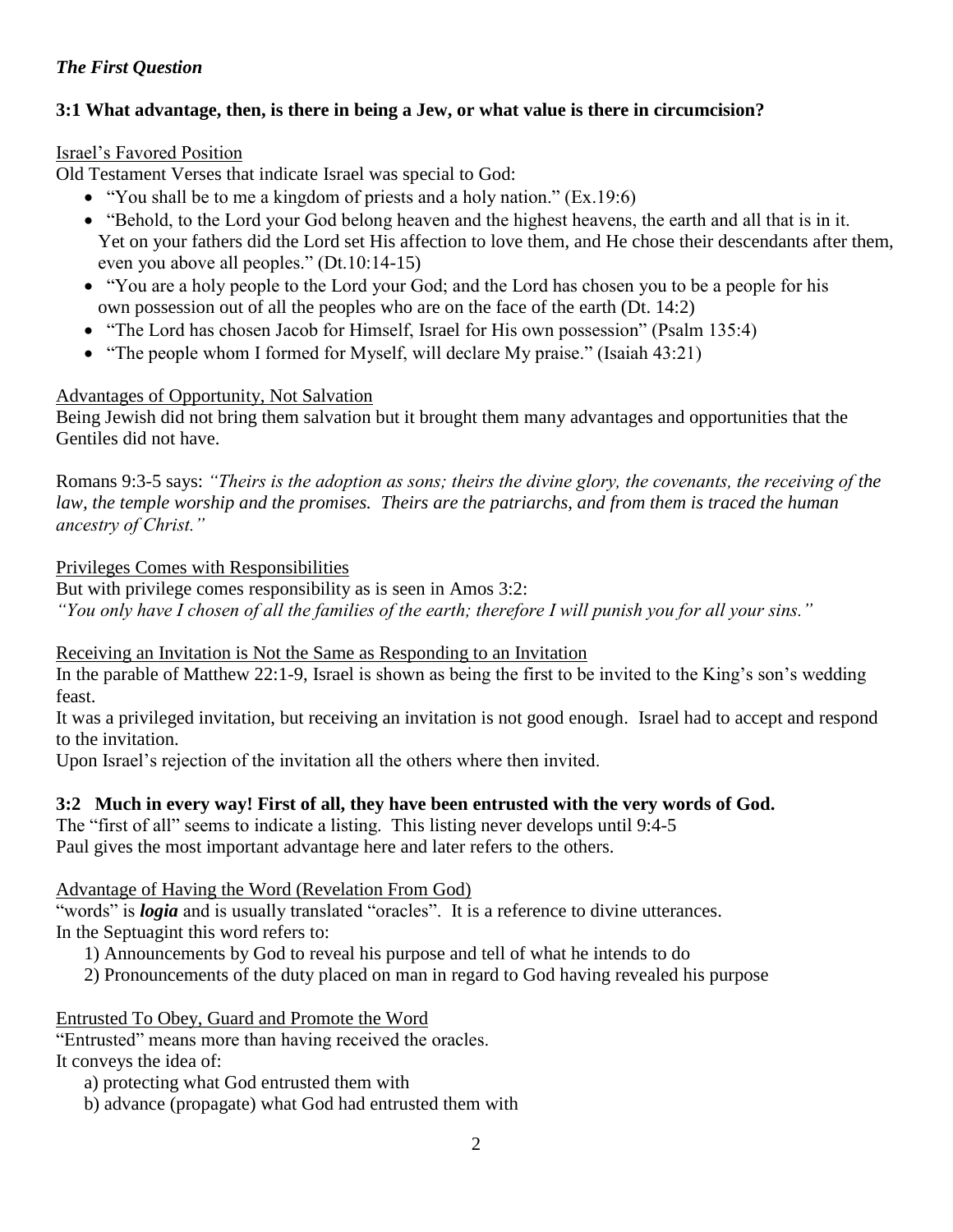c) obey and take to heart what God had entrusted them with

## Jews Focused on their Privileged Status, but Not on Their Response

Once again the Jews considered themselves privileged but did not respond to their privileged position nor did they fulfill their responsibility that was the reason the received the words of God.

In fact 2 Chron. 34:14-33 details a time when the Jews lost the very words of God.

Jesus rebuked a group of Jewish religious leaders by saying, "*You are in error because you do not know the Scriptures or the power of God*." (Matthew 22:29)

The Jews (like the church of today and throughout the church age) had the word of God but:

- they neglected it
- $\bullet$  lost it
- raised their traditions above it
- thought they could get along with out it
- Claimed the name of God and their assumed privileges but did not consider their obligation to God's standards in the Word or their responsibilities revealed in the Word

# *The Second Question:*

# **3:3 What if some did not have faith? Will their lack of faith nullify God's faithfulness?**

Jews Failed So God Gave Up?

Paul's next question anticipated that some readers would assume that based on Israel's failure in chapter 2 that God would no longer be obligated to keep his promises to Israel.

The promises where made but where always accompanied with warnings of judgment and punishment for disobedience.

Promises To The Nation, Not Individuals

The promises where made to the nation as a whole, but not to individual Jews. In other words, the nation would endure, but individuals could be separated from their national inheritance.

# This is seen in Ezekiel 20:34-38,

*"I will bring you from the nations and gather you from the countries where you have been scattered . . .I will purge you of those who revolt and revel against me. Although I will bring them out of the land where they are living, yet they will not enter the land of Israel."*

Their lack of faith was manifest in their lack of obedience. But, Israel's lack of faith has not changed God's faithfulness to fulfill his word.

# Replacement Theology Calls God Unfaithful

To teach that Israel is no longer going to be used by God and that instead the church has taken over Israel's place and receives Israel's promises is not only bad theology but according to this verse describes God as being unfaithful.

Who is Israel?

Romans 11:1, "Did God reject his people? By no means!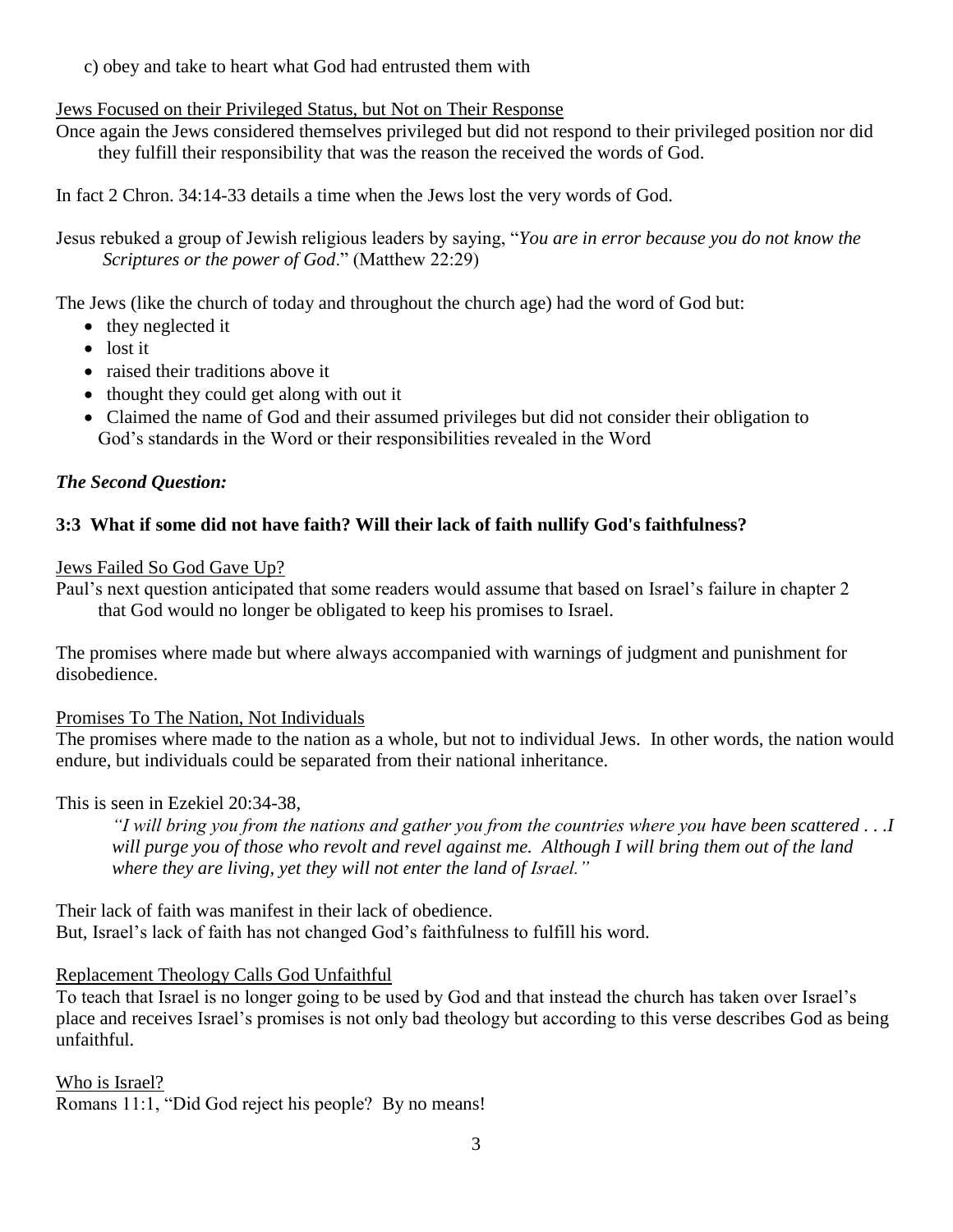Romans 11:11, "Did they stumble so as to fall beyond recovery? Not at all!

Romans 11:25, "I do not want you to be ignorant of this mystery, brothers, so that you may not be conceited: Israel has experienced a hardening in part until the full number of the Gentiles has come in. And so all Israel will be saved, as it is written:

"The deliverer will come from Zion; he will turn godlessness away from Jacob. And this is my covenant with them when I take away their sins."

- a) The deliverer (Messiah) still has to come from Zion
- b) The deliverer (Messiah) still has to turn godlessness away from Jacob
- c) This is part of the covenant God made with Israel: He will take away their sins.

So Zechariah 12:10 is yet to occur:

"I will pour out on the house of David and the inhabitants of Jerusalem a spirit of grace and supplication.

 They will look on me, the one they have pierced, and they will mourn for him as one mourns for an only child, and grieve bitterly for him

as one grieves for a firstborn son."

The day mentioned in Romans 11:25 and Zechariah 12:10 has not yet happened.

Paul's point here is that God is faithful to keep his promise to the nation of Israel.

So the conclusion then is that the church cannot replace Israel unless God breaks his promises to Israel.

The people's lack of faith would prevent them from receiving and seeing God's salvation.

But, the people's lack of faith could not prevent God from keeping his promise to Israel.

The individual Jew may be lost, but the nation will be saved.

Who makes up the nation? The believing Jews!

"For not all who are descended from Israel are Israel. Nor because they are his descendants are they all Abraham's children.

. . .In other word, it is not the natural children who are God's children, but it is the children of the promise who are regarded as Abraham's offspring."

Thus Paul could write in Romans 11:26,

"And so all Israel will be saved. . ."

## **3:4 Not at all! Let God be true, and every man a liar. As it is written: "So that you may be proved right when you speak and prevail when you judge."**

"Not at all!" ( $\mu$ m *y* evoito, *me genoito*) is the strongest way in the Greek to make a negative statement and more it means this is impossible. It is a negative oath.

- KJV- "God forbid"
- Phillips- "Of course not!"

• NASB- "May it never be!"

Paul uses this same phrase in:

Romans 3:6, 31; 6:2, 15; 7:7, 13; 9:14; 11:1, 11

Faithful To Take the Nation to the Promised Land: Positive Fiathfulness

God promised to take the Israelites from Egypt to the promise land.

But, the whole nation of Israel proved to be faithless (except for Joshua and Caleb).

Did God then not fulfill his promise? No, he just waited 40 years and after killing the unbelievers he fulfilled his promise to a new generation. This positive faithfulness is the theme of verse 3.

Verse 4 is God's negative faithfulness.

True To His Promise of Punishment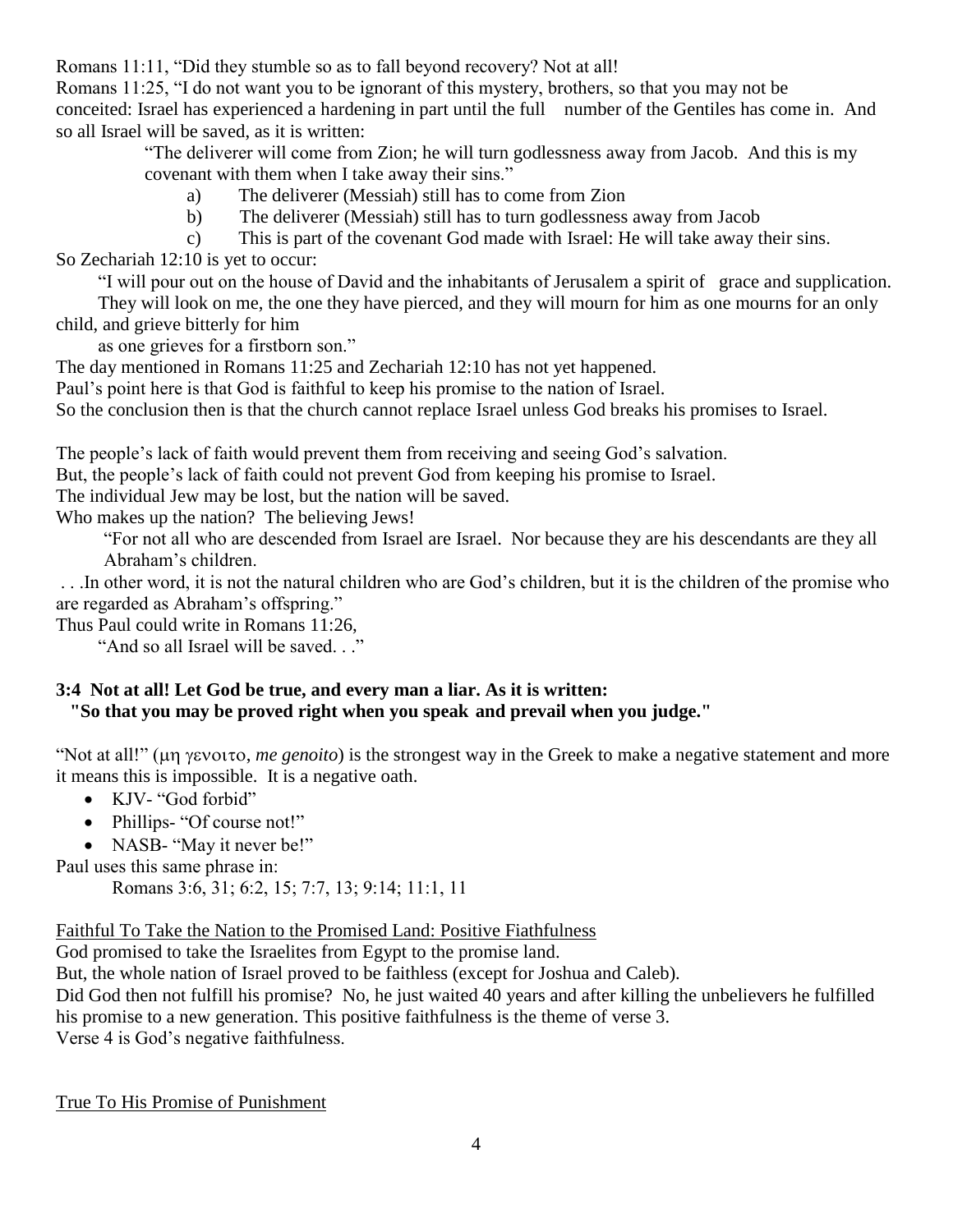"Let God be true" means that God is reliable or trustworthy. You can count on God staying true to his word. God will fulfill his promises be they blessings or judgments.

Nehemiah 9:32-33 the Levites (9:5) recognize God's truthfulness in judging Israel like he said:

 *"Now therefore, O our God, the great, mighty and awesome God, who keeps his covenant of love, do not let all this hardship seem trifling in your eyes – the hardship that has come upon us, upon our kings and leaders, upon our priests and prophets, upon our fathers and all your people, from the days of the kings of Assyria until today. In all that has happened to us, you have been just; you have acted faithfully, while we did wrong.. . . they did not pay attention to your commands or the warnings you gave them."*

"Every man a liar" may refer to the Gentiles, the Jews (as covenant breakers toward

God's oracles) or to the general nature of the whole human race.

The point of the statement is probably to go to the extreme, such as, even if every man where to lie, God would still be true to his word.

POINT: God's character (faithfulness, truth, etc.) is not a response to man.

Paul Uses David's Psalm 51 to Prove Negative Faithfulness

Paul then quotes from Psalm 51 where David is confessing his sin with Bathsheba. The verse is Psalm 51:4:

 *"Against you, you only, have I sinned and done what is evil in your sight, so that you are proved right when you speak and justified when you judge."*

Paul is using this verse to express the negative side of God's faithfulness.

In verse 3 God is faithful to fulfill his promise to Israel even if they individually are unfaithful. In verse 4 God is faithful to punish Israel as a nation and as individuals when they sin.

# *The Third Question:*

# **3:5 But if our unrighteousness brings out God's righteousness more clearly, what shall we say? That God is unjust in bringing his wrath on us? (I am using a human argument.)**

The 3<sup>rd</sup> and 4<sup>th</sup> questions both deal with how man's sin helps bring out the glory of God:

 $\bullet$  3<sup>rd</sup> question – Man's sin is the dark background that provides the best contrast to God's bright righteousness.

It is easier to appreciate the righteousness of God when man sins.

 $\bullet$  4<sup>th</sup> question – God's promises also include the promise of judgment for sin. When man sins and God punishes him God again demonstrates himself as truthful. Example: Jeremiah said Judah was going to Babylon if they didn't change. Judah continued to sin and God then fulfilled his word. Judah's sin gave God an opportunity to show he was truthful.

Here Paul first draws a false conclusion:

"Our unrighteousness brings out God's righteousness more clearly."

Then he makes a sarcastic application of this false doctrine:

"God then is unjust in bringing his wrath on us."

But, fearing some of his readers may just be waking up or tuning in to the public reading of his letter he quickly adds that he is "using a human argument" and does not really believe what he just said in sarcasm.